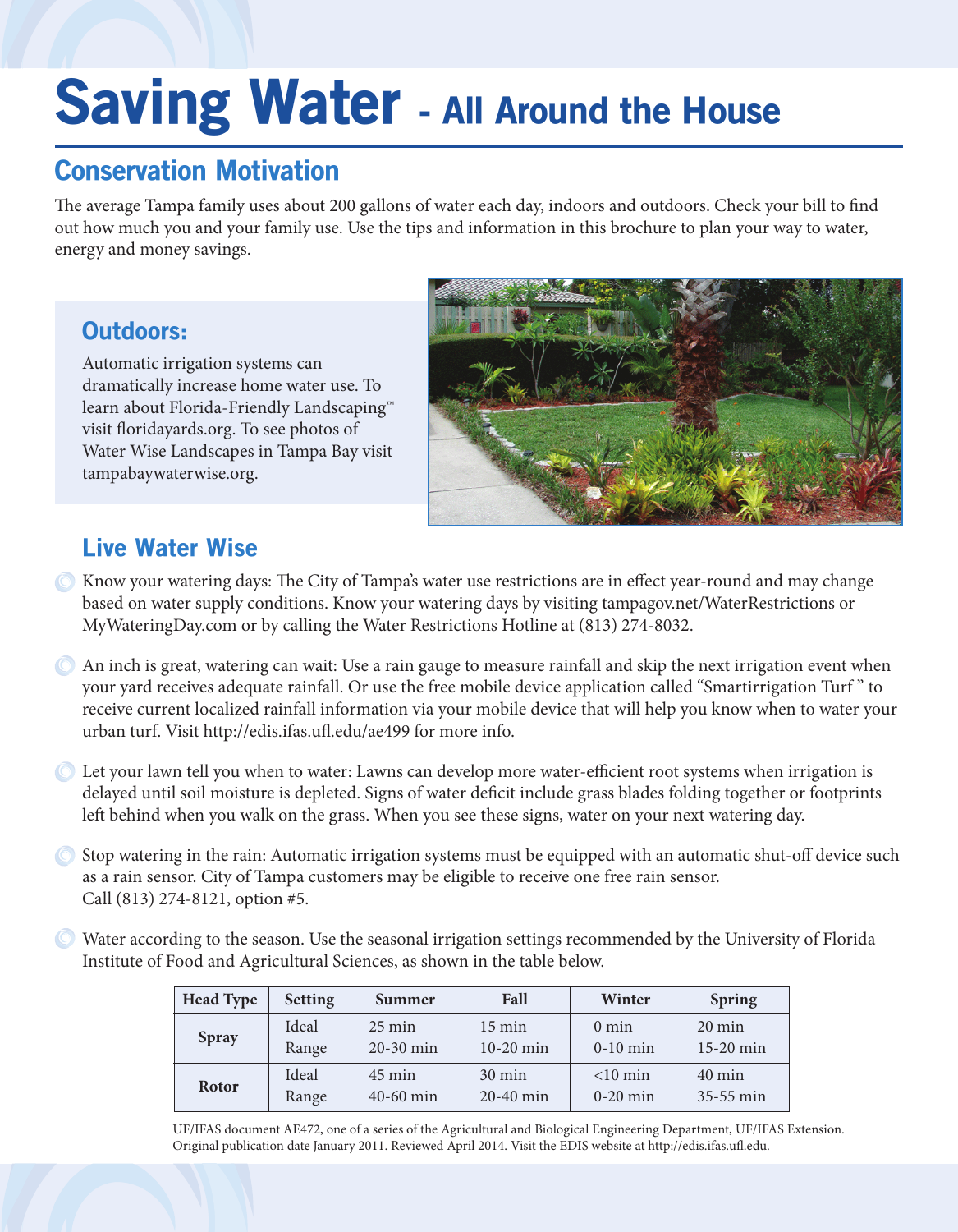#### Saving Water Outdoors – continued

## Florida-Friendly Landscaping™

Florida friendly landscapes can save water and protect the environment. The nine principles of Florida-Friendly Landscaping™ are:



- 1. Right Plant, Right Place
- 2. Water Efficiently
- 3. Fertilize as Needed
- 4. Mulch
- 5. Attract Wildlife
- 6. Control Pests Responsibly
- 7. Recycle
- 8. Reduce Stormwater Runof
- 9. Protect the Waterfront



Visit http://hillsborough.ifas.uf.edu/fyn/index.shtml for photos, resources, workshops and tips on the nine principles of Florida-Friendly Landscaping™ or call UF/IFAS Extension Hillsborough County at (813) 744-5519.

## Florida-Friendly Landscape Demonstration Site

Visit the Bette S. Walker Discovery Garden to fnd seasonal color and inspiration for your own landscape.

#### **Bette S. Walker Discovery Garden**

UF/IFAS Extension Hillsborough County 5339 County Road 579 Sefner, FL 33584 Exit 10 from Interstate 4 (813) 744-5519

The Bette S. Walker Discovery Garden is a collection of gardens that conveys landscape design and maintenance ideas. The garden showcases plants that are outstanding performers in central Florida and provides a beautiful, serene setting for enjoyment, education and inspiration.



Visitors are invited to explore this "living" lab to see the nine principles of the Florida-Friendly Landscaping™ program put into action. Maintained by volunteers from the Master Gardner Program, the garden has many inspiring design elements including decking, pavers, mulches, trellises, containers, lighting, screening, seating, and water features. While you're there experience the helpful knowledge available through the staff and volunteers of the University of Florida Institute of Food and Agricultural Sciences (UF/IFAS) Extension Hillsborough County, which ofers free diagnostic services, one-on-one consultations, brochures and handouts on a wide array of gardening topics, workshops and informational displays.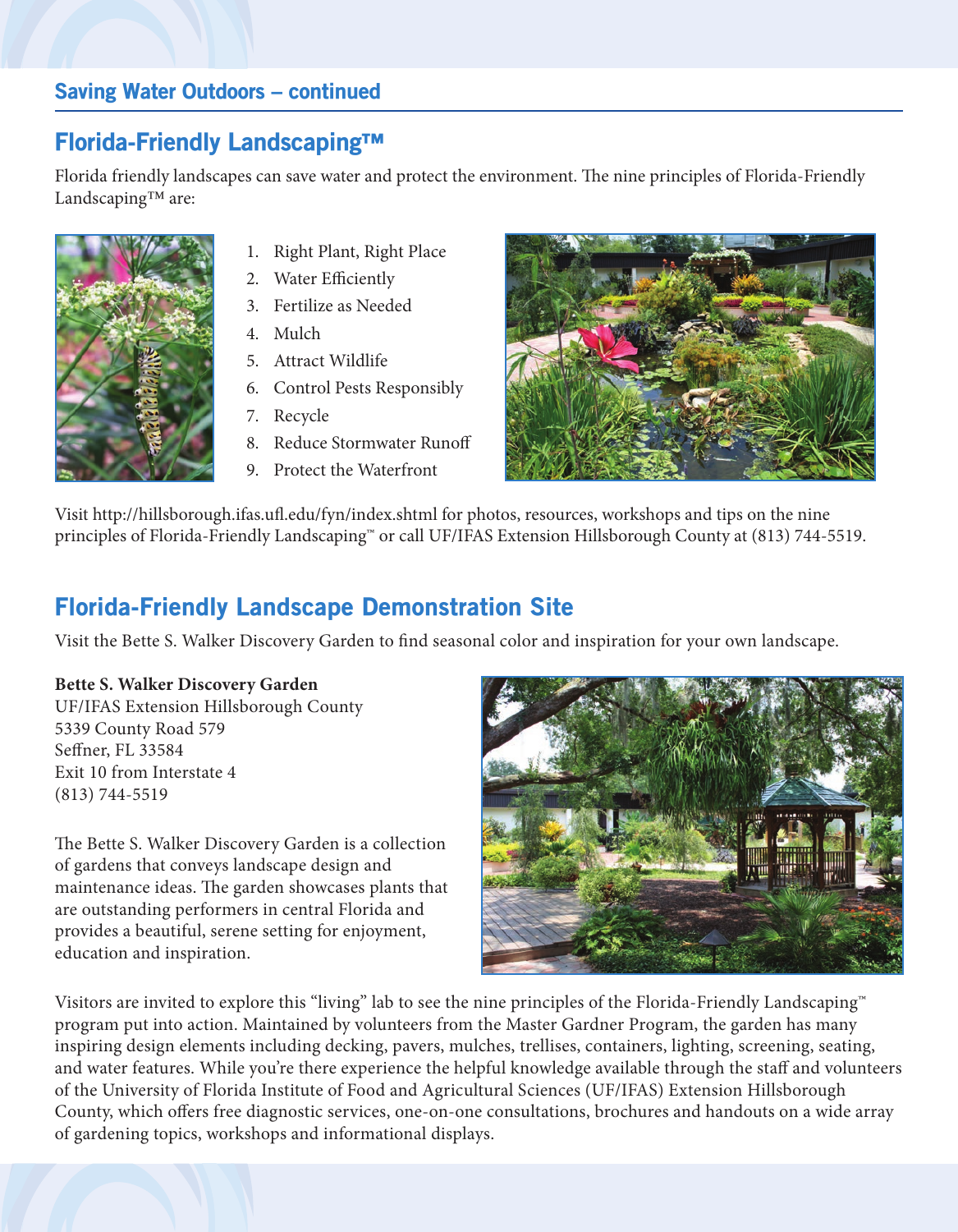#### Saving Water Indoors

## Water Wise Toilet Talk

Toilets can be the main source of water use in your home, accounting for 23 percent or more of a family's indoor water consumption. Older toilets can use up to six gallons per flush. By replacing inefficient toilets with efficient models that use as little as 1.28 gallons per flush, the average family can reduce water used for toilet fushing by 20 to 60 percent and may save as much as 13,000 gallons of water savings every year (www.epa.gov). Start saving water today with these tips:

- C Check for leaks in your toilet: Place toilet leak detection tablets (available free from the Tampa Water Department) or a few drops of food coloring in the toilet tank. Wait about 15 minutes, and then check the toilet bowl for color. Remember not to fush during this test. If color appears in the bowl, there is a leak.
- $\bullet$  Avoid using the toilet as a trash can: Throw tissues, gum wrappers, bugs and other items in the waste basket instead of the toilet.



#### Indoors:

Free water-saving retroft kits include showerheads, faucet aerators, and toilet leak detection tablets. Eligible City of Tampa customers can request a kit online at tampagov.net/SaveWater or call (813) 274-8121, option #5.



# Shorter Showers, Lower Baths, and Smarter Faucet Use

Showers, baths and sinks account for about 50 percent of the indoor water for most families. Order your free indoor plumbing retroft kit online at tampagov.net/SaveWater or call (813) 274-8121, option #5.

- C Look for the WaterSense® label: Water efficient showerheads can reduce water use to 1.5 gallons per minute. Visit www.epa.gov/watersense to search for WaterSense® labeled products.
- Save water, save energy: Reducing shower time to fve minutes or less can save 11 gallons of water per shower. Families also reduce electricity costs when they reduce hot water use.
- Don't walk away from running water: If you wait for the hot water to get through the pipes before you get in the shower, don't walk away and get distracted.
- Lower the bathwater: Every inch of reduced depth in a standard size tub saves fve gallons of water. Start by flling the tub half full a few times, then work down from there.
- Turn of the faucet: Avoid brushing, lathering, or shaving with the water running. Save more water by installing a low-volume faucet aerator that reduces flow to one gallon per minute.